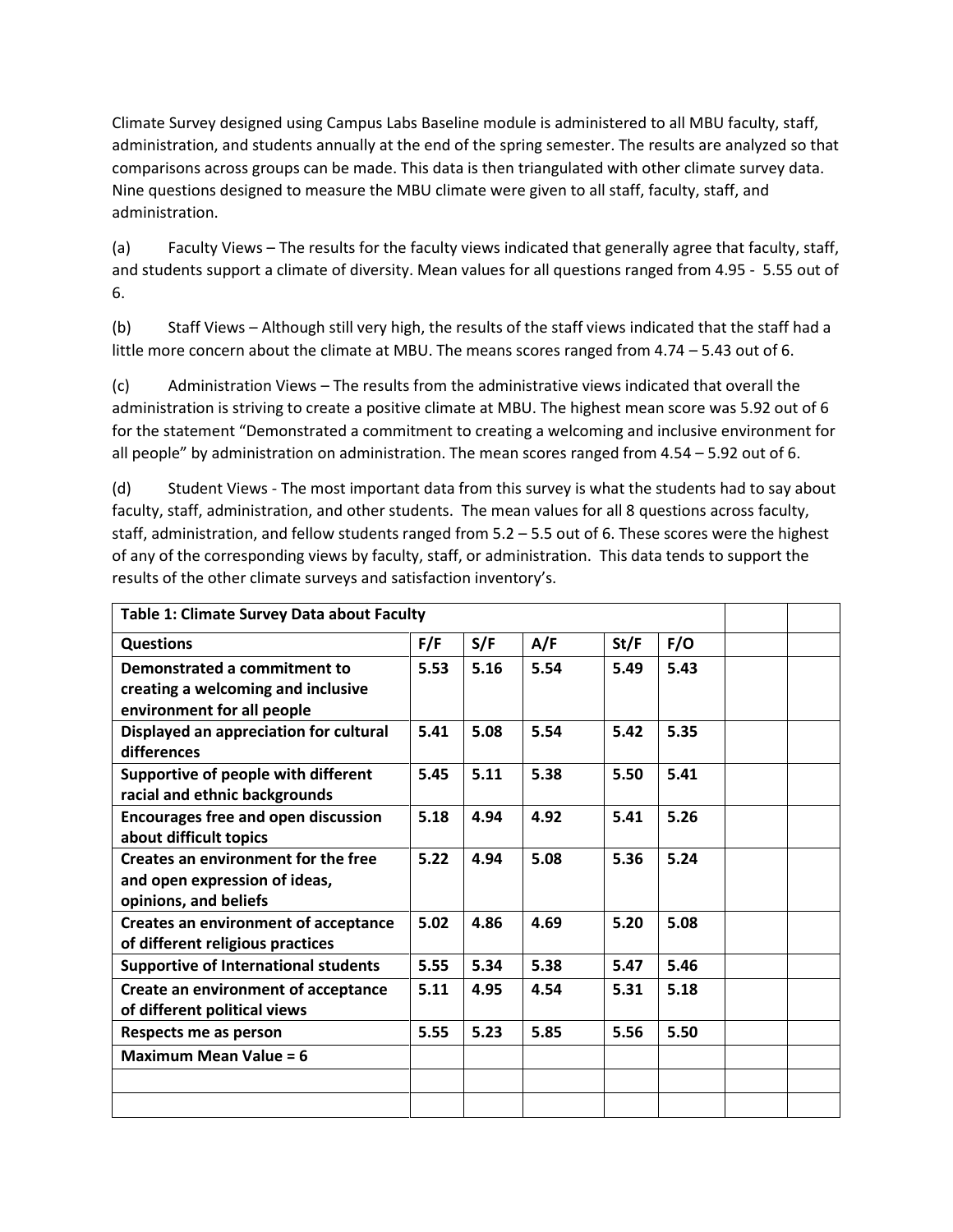| Table 2: Climate Survey Data about Staff                             |      |      |      |      |      |  |  |  |  |
|----------------------------------------------------------------------|------|------|------|------|------|--|--|--|--|
| <b>Questions</b>                                                     | F/S  | S/S  | A/S  | St/S | S/O  |  |  |  |  |
| Demonstrated a commitment to                                         | 5.47 | 5.28 | 5.46 | 5.50 | 5.45 |  |  |  |  |
| creating a welcoming and inclusive                                   |      |      |      |      |      |  |  |  |  |
| environment for all people                                           |      |      |      |      |      |  |  |  |  |
| Displayed an appreciation for cultural<br>differences                | 5.31 | 5.21 | 5.31 | 5.47 | 5.38 |  |  |  |  |
| Supportive of people with different                                  | 5.37 | 5.20 | 5.46 | 5.49 | 5.41 |  |  |  |  |
| racial and ethnic backgrounds                                        |      |      |      |      |      |  |  |  |  |
| <b>Encourages free and open discussion</b>                           | 5.16 | 4.98 | 5.00 | 5.41 | 5.26 |  |  |  |  |
| about difficult topics                                               |      |      |      |      |      |  |  |  |  |
| Creates an environment for the free                                  | 5.17 | 4.91 | 5.15 | 5.40 | 5.25 |  |  |  |  |
| and open expression of ideas,                                        |      |      |      |      |      |  |  |  |  |
| opinions, and beliefs<br><b>Creates an environment of acceptance</b> | 5.05 | 4.97 | 4.85 | 5.30 | 5.17 |  |  |  |  |
| of different religious practices                                     |      |      |      |      |      |  |  |  |  |
| <b>Supportive of International students</b>                          | 5.48 | 5.43 | 5.54 | 5.47 | 5.46 |  |  |  |  |
| Create an environment of acceptance                                  | 5.11 | 4.97 | 4.92 | 5.37 | 5.22 |  |  |  |  |
| of different political views                                         |      |      |      |      |      |  |  |  |  |
| Respects me as person                                                | 5.53 | 5.31 | 5.77 | 5.55 | 5.50 |  |  |  |  |
| <b>Maximum Mean Value = 6</b>                                        |      |      |      |      |      |  |  |  |  |
|                                                                      |      |      |      |      |      |  |  |  |  |
|                                                                      |      |      |      |      |      |  |  |  |  |
| Table 3: Climate Survey about Administration                         |      |      |      |      |      |  |  |  |  |
| <b>Questions</b>                                                     | F/A  | S/A  | A/A  | St/A | A/O  |  |  |  |  |
| Demonstrated a commitment to                                         | 5.34 | 5.08 | 5.92 | 5.47 | 5.38 |  |  |  |  |
| creating a welcoming and inclusive                                   |      |      |      |      |      |  |  |  |  |
| environment for all people                                           |      |      |      |      |      |  |  |  |  |
| Displayed an appreciation for cultural<br>differences                | 5.29 | 5.02 | 5.42 | 5.47 | 5.35 |  |  |  |  |
| Supportive of people with different                                  | 5.31 | 5.08 | 5.42 | 5.47 | 5.36 |  |  |  |  |
| racial and ethnic backgrounds                                        |      |      |      |      |      |  |  |  |  |
| <b>Encourages free and open discussion</b>                           | 4.95 | 4.74 | 5.25 | 5.42 | 5.19 |  |  |  |  |
| about difficult topics                                               |      |      |      |      |      |  |  |  |  |
| <b>Creates an environment for the free</b>                           | 4.98 | 4.74 | 5.08 | 5.35 | 5.15 |  |  |  |  |
| and open expression of ideas,<br>opinions, and beliefs               |      |      |      |      |      |  |  |  |  |
| <b>Creates an environment of acceptance</b>                          | 4.99 | 4.84 | 4.92 | 5.28 | 5.13 |  |  |  |  |
| of different religious practices                                     |      |      |      |      |      |  |  |  |  |
| <b>Supportive of International students</b>                          | 5.52 | 5.29 | 5.75 | 5.52 | 5.48 |  |  |  |  |
| Create an environment of acceptance                                  | 5.07 | 4.89 | 4.83 | 5.34 | 5.19 |  |  |  |  |
| of different political views                                         |      |      |      |      |      |  |  |  |  |
| <b>Respects me as person</b>                                         | 5.31 | 5.04 | 5.75 | 5.49 | 5.37 |  |  |  |  |
| <b>Maximum Mean Value = 6</b>                                        |      |      |      |      |      |  |  |  |  |
|                                                                      |      |      |      |      |      |  |  |  |  |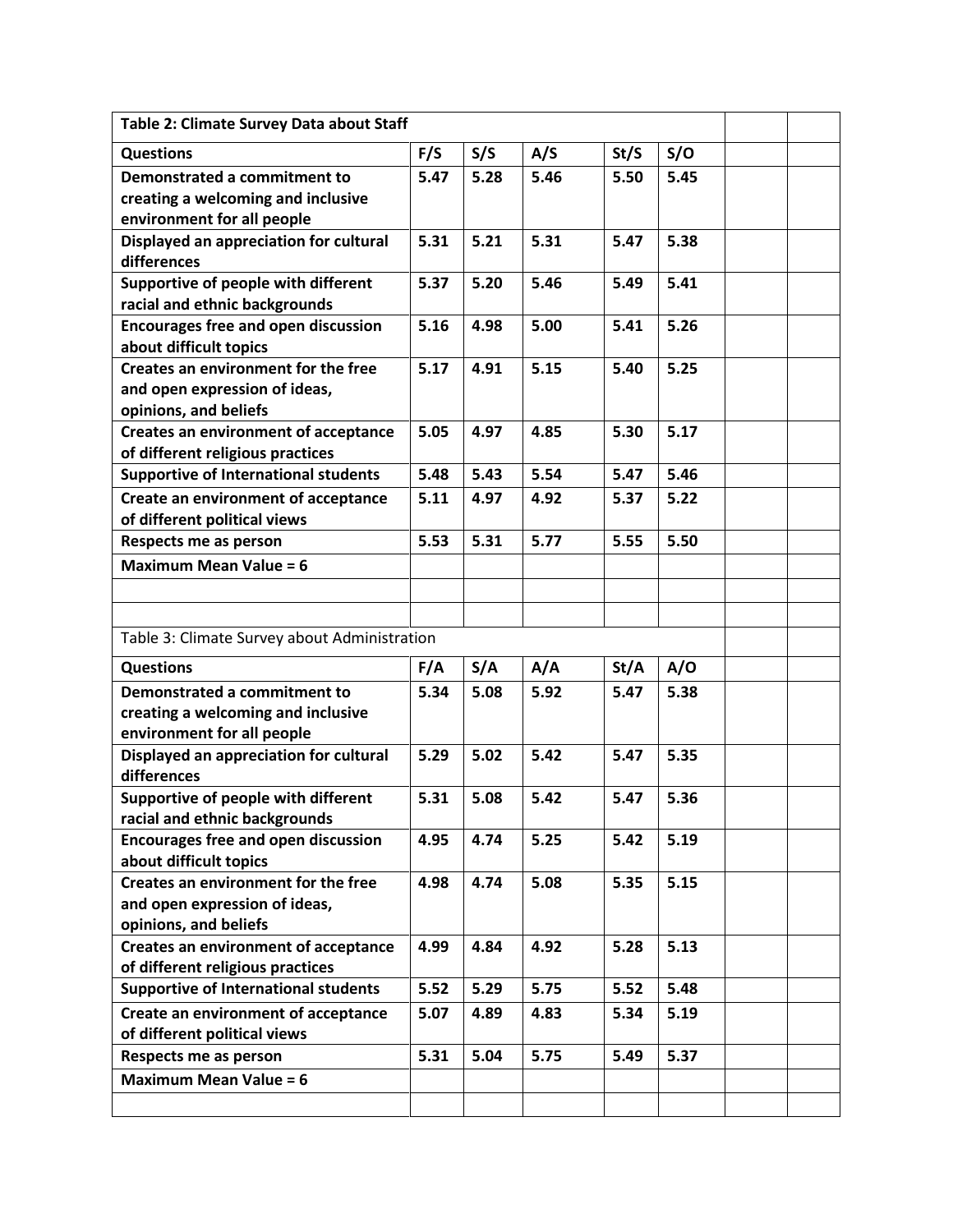| Table 4: Climate Survey about Students                    |              |              |                 |             |               |  |
|-----------------------------------------------------------|--------------|--------------|-----------------|-------------|---------------|--|
|                                                           | F/St         | S/St         | A/St            | St/St       | St/O          |  |
|                                                           |              |              |                 |             |               |  |
| Demonstrated a commitment to                              | 5.25         | 5.00         | 5.17            | 5.31        | 5.24          |  |
| creating a welcoming and inclusive                        |              |              |                 |             |               |  |
| environment for all people                                |              |              |                 |             |               |  |
| Displayed an appreciation for cultural                    | 5.18         | 4.95         | 5.08            | 5.31        | 5.21          |  |
| differences                                               |              |              |                 |             |               |  |
| Supportive of people with different                       | 5.23         | 5.02         | 5.08            | 5.35        | 5.26          |  |
| racial and ethnic backgrounds                             |              |              |                 |             |               |  |
| <b>Encourages free and open discussion</b>                | 5.09         | 5.00         | 5.08            | 5.25        | 5.16          |  |
| about difficult topics                                    |              |              |                 |             |               |  |
| Creates an environment for the free                       | 5.10         | 4.98         | 5.08            | 5.26        | 5.17          |  |
| and open expression of ideas,                             |              |              |                 |             |               |  |
| opinions, and beliefs                                     |              |              |                 |             |               |  |
| <b>Creates an environment of acceptance</b>               | 5.05         | 4.93         | 4.92            | 5.23        | 5.13          |  |
| of different religious practices                          |              |              |                 |             |               |  |
| <b>Supportive of International students</b>               | 5.30         | 5.32         | 5.42            | 5.46        | 5.40          |  |
| <b>Create an environment of acceptance</b>                | 5.09         | 4.97         | 4.83            | 5.25        | 5.15          |  |
| of different political views                              |              |              |                 |             |               |  |
| Respects me as person                                     | 5.38         | 5.13         | 5.42            | 5.39        | 5.34          |  |
| <b>Maximum Mean Value = 6</b>                             |              |              |                 |             |               |  |
|                                                           |              |              |                 |             |               |  |
|                                                           |              |              |                 |             |               |  |
|                                                           |              |              |                 |             |               |  |
|                                                           |              |              |                 |             |               |  |
| <b>Table 5: Climate Survey Data for Final 7 Questions</b> |              |              |                 |             |               |  |
| <b>Questions</b>                                          | <b>Facul</b> | <b>Staff</b> | <b>Administ</b> | <b>Stud</b> | <b>Overal</b> |  |
|                                                           | ty           |              | ration          | ents        |               |  |
| I feel included as a member of the                        | 5.15         | 5.09         | 5.92            | 5.16        | 5.16          |  |
| <b>Missouri Baptist Community</b>                         |              |              |                 |             |               |  |
| I enjoy having discussions with people                    | 5.47         | 5.39         | 5.75            | 5.46        | 5.46          |  |
| whose ideas and values are different                      |              |              |                 |             |               |  |
| from my own                                               |              |              |                 |             |               |  |
| Talking with people who have values                       | 5.55         | 5.48         | 5.83            | 5.60        | 5.57          |  |
| different from mine helps me                              |              |              |                 |             |               |  |
| understand myself and my values                           |              |              |                 |             |               |  |
| better                                                    |              |              |                 |             |               |  |
| Being able to communicate with                            | 5.75         | 5.70         | 5.75            | 5.68        | 5.70          |  |
| people who are different from me is an                    |              |              |                 |             |               |  |
| essential leadership skill                                |              |              |                 |             |               |  |
| <b>Meaningful interactions with</b>                       | 5.64         | 5.70         | 5.92            | 5.66        | 5.67          |  |
| individuals whose background are                          |              |              |                 |             |               |  |
| different from my own is an essential                     |              |              |                 |             |               |  |
| part of team-building                                     |              |              |                 |             |               |  |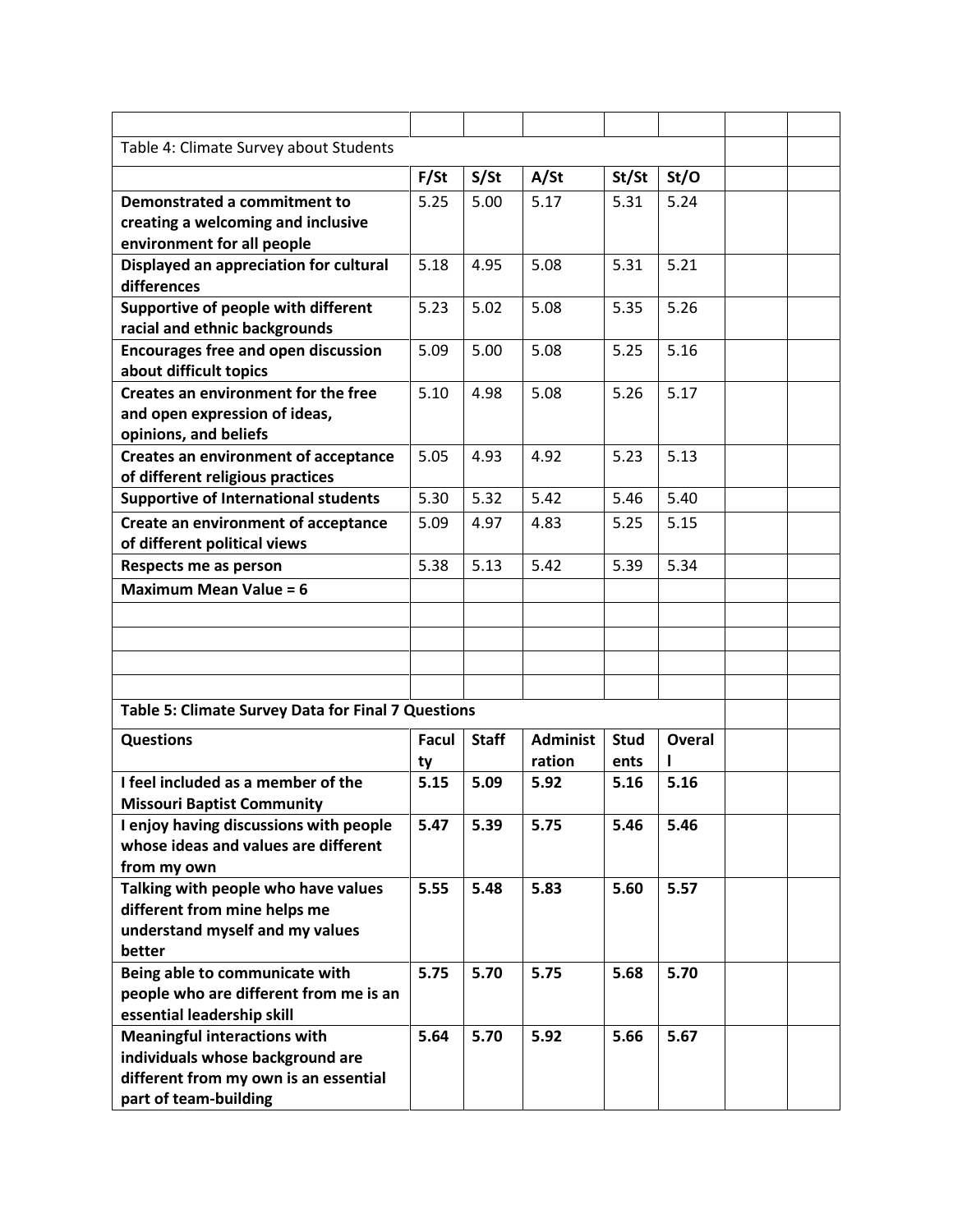| As a result of my experience at MBU, I                               | 4.63 | 4.61 | 5.17 | 5.07 | 4.89 |  |
|----------------------------------------------------------------------|------|------|------|------|------|--|
| have a greater understanding of issues                               |      |      |      |      |      |  |
| of social justice<br>As a result of my experience at MBU, I          | 4.83 | 4.71 | 5.17 | 5.18 | 5.02 |  |
| have a greater understanding of                                      |      |      |      |      |      |  |
| diversity in general                                                 |      |      |      |      |      |  |
| <b>Maximum Mean Value = 6</b>                                        |      |      |      |      |      |  |
|                                                                      |      |      |      |      |      |  |
|                                                                      |      |      |      |      |      |  |
| Table 6: Faculty Views                                               |      |      |      |      |      |  |
| <b>Questions</b>                                                     | F/F  | F/S  | F/A  | F/St |      |  |
| Demonstrated a commitment to                                         | 5.53 | 5.47 | 5.34 | 5.25 |      |  |
| creating a welcoming and inclusive                                   |      |      |      |      |      |  |
| environment for all people                                           |      |      |      |      |      |  |
| Displayed an appreciation for cultural                               | 5.41 | 5.31 | 5.29 | 5.18 |      |  |
| differences                                                          |      |      |      |      |      |  |
| Supportive of people with different                                  | 5.45 | 5.37 | 5.31 | 5.23 |      |  |
| racial and ethnic backgrounds                                        | 5.18 | 5.16 |      |      |      |  |
| <b>Encourages free and open discussion</b><br>about difficult topics |      |      | 4.95 | 5.09 |      |  |
| Creates an environment for the free                                  | 5.22 | 5.17 | 4.98 | 5.10 |      |  |
| and open expression of ideas,                                        |      |      |      |      |      |  |
| opinions, and beliefs                                                |      |      |      |      |      |  |
| <b>Creates an environment of acceptance</b>                          | 5.02 | 5.05 | 4.99 | 5.05 |      |  |
| of different religious practices                                     |      |      |      |      |      |  |
| <b>Supportive of International students</b>                          | 5.55 | 5.48 | 5.52 | 5.30 |      |  |
| Create an environment of acceptance                                  | 5.11 | 5.11 | 5.07 | 5.09 |      |  |
| of different political views                                         |      |      |      |      |      |  |
| Respects me as person                                                | 5.55 | 5.53 | 5.31 | 5.38 |      |  |
| <b>Maximum Mean Value = 6</b>                                        |      |      |      |      |      |  |
|                                                                      |      |      |      |      |      |  |
| Table 7: Staff Views                                                 |      |      |      |      |      |  |
| <b>Questions</b>                                                     | S/F  | S/S  | S/A  | S/St |      |  |
| Demonstrated a commitment to                                         | 5.16 | 5.28 | 5.08 | 5.17 |      |  |
| creating a welcoming and inclusive                                   |      |      |      |      |      |  |
| environment for all people                                           |      |      |      |      |      |  |
| Displayed an appreciation for cultural<br>differences                | 5.08 | 5.21 | 5.02 | 4.95 |      |  |
| Supportive of people with different                                  | 5.11 | 5.20 | 5.08 | 5.02 |      |  |
| racial and ethnic backgrounds                                        |      |      |      |      |      |  |
| <b>Encourages free and open discussion</b>                           | 4.94 | 4.98 | 4.74 | 5.08 |      |  |
| about difficult topics                                               |      |      |      |      |      |  |
| Creates an environment for the free                                  | 4.94 | 4.91 | 4.74 | 4.98 |      |  |
| and open expression of ideas,                                        |      |      |      |      |      |  |
| opinions, and beliefs                                                |      |      |      |      |      |  |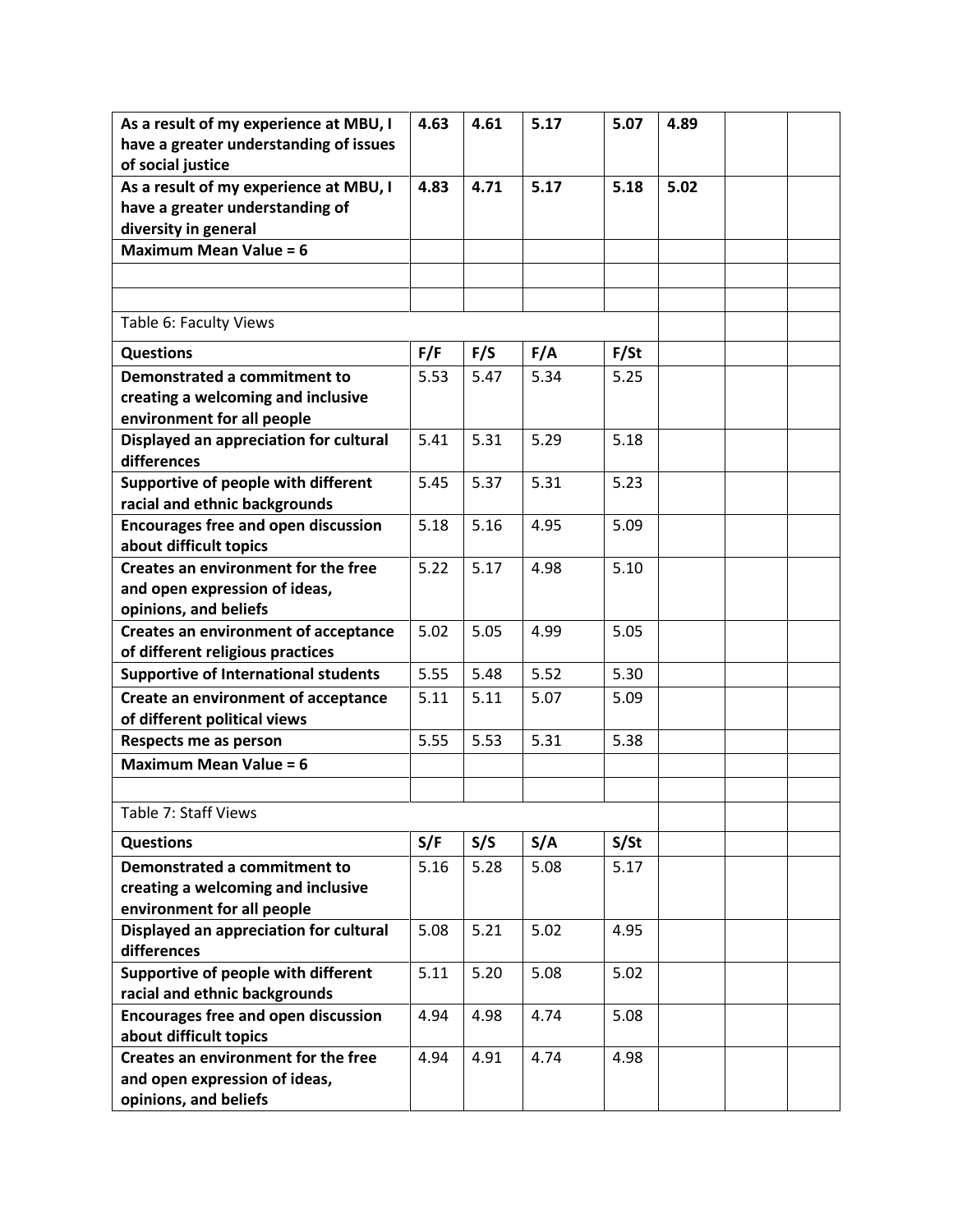| <b>Creates an environment of acceptance</b>                          | 4.86 | 4.97 | 4.84 | 4.93  |  |  |
|----------------------------------------------------------------------|------|------|------|-------|--|--|
| of different religious practices                                     |      |      |      |       |  |  |
| <b>Suportive of International students</b>                           | 5.34 | 5.43 | 5.29 | 5.32  |  |  |
| Create an enviornment of acceptance                                  | 4.95 | 4.97 | 4.89 | 4.97  |  |  |
| of different political views                                         |      |      |      |       |  |  |
| Respects me as person                                                | 5.23 | 5.31 | 5.04 | 5.13  |  |  |
| <b>Maximum Value = 6</b>                                             |      |      |      |       |  |  |
|                                                                      |      |      |      |       |  |  |
| Table 8: Administration Views                                        |      |      |      |       |  |  |
| <b>Questions</b>                                                     | A/F  | A/S  | A/A  | A/St  |  |  |
| Demonstrated a commitment to                                         | 5.54 | 5.46 | 5.92 | 5.17  |  |  |
| creating a welcoming and inclusive                                   |      |      |      |       |  |  |
| environment for all people                                           |      |      |      |       |  |  |
| Displayed an appreciation for cultural<br>differences                | 5.54 | 5.31 | 5.42 | 5.08  |  |  |
| Supportive of people with different<br>racial and ethnic backgrounds | 5.38 | 5.46 | 5.52 | 5.08  |  |  |
| <b>Encourages free and open discussion</b>                           | 4.92 | 5.00 | 5.25 | 5.08  |  |  |
| about difficult topics                                               |      |      |      |       |  |  |
| Creates an environment for the free                                  | 5.08 | 5.15 | 5.08 | 5.08  |  |  |
| and open expression of ideas,                                        |      |      |      |       |  |  |
| opinions, and beliefs                                                |      |      |      |       |  |  |
| <b>Creates an environment of acceptance</b>                          | 4.69 | 4.85 | 4.92 | 4.92  |  |  |
| of different religious practices                                     |      |      |      |       |  |  |
| <b>Supportive of International students</b>                          | 5.38 | 5.54 | 5.75 | 5.42  |  |  |
| Create an environment of acceptance                                  | 4.54 | 4.92 | 4.83 | 4.83  |  |  |
| of different political views                                         |      |      |      |       |  |  |
| Respects me as person                                                | 5.85 | 5.77 | 5.75 | 5.42  |  |  |
| <b>Maximum Value = 6</b>                                             |      |      |      |       |  |  |
|                                                                      |      |      |      |       |  |  |
| Table 9: Students Views                                              |      |      |      |       |  |  |
| <b>Questions</b>                                                     | St/F | St/S | St/A | St/St |  |  |
| Demonstrated a commitment to                                         | 5.49 | 5.50 | 5.47 | 5.31  |  |  |
| creating a welcoming and inclusive                                   |      |      |      |       |  |  |
| environment for all people                                           |      |      |      |       |  |  |
| Displayed an appreciation for cultural<br>differences                | 5.42 | 5.47 | 5.47 | 5.31  |  |  |
| Supportive of people with different                                  | 5.50 | 5.49 | 5.47 | 5.35  |  |  |
| racial and ethnic backgrounds                                        |      |      |      |       |  |  |
| <b>Encourages free and open discussion</b>                           | 5.41 | 5.41 | 5.42 | 5.25  |  |  |
| about difficult topics                                               |      |      |      |       |  |  |
| Creates an environment for the free                                  | 5.36 | 5.40 | 5.35 | 5.26  |  |  |
| and open expression of ideas,                                        |      |      |      |       |  |  |
| opinions, and beliefs                                                |      |      |      |       |  |  |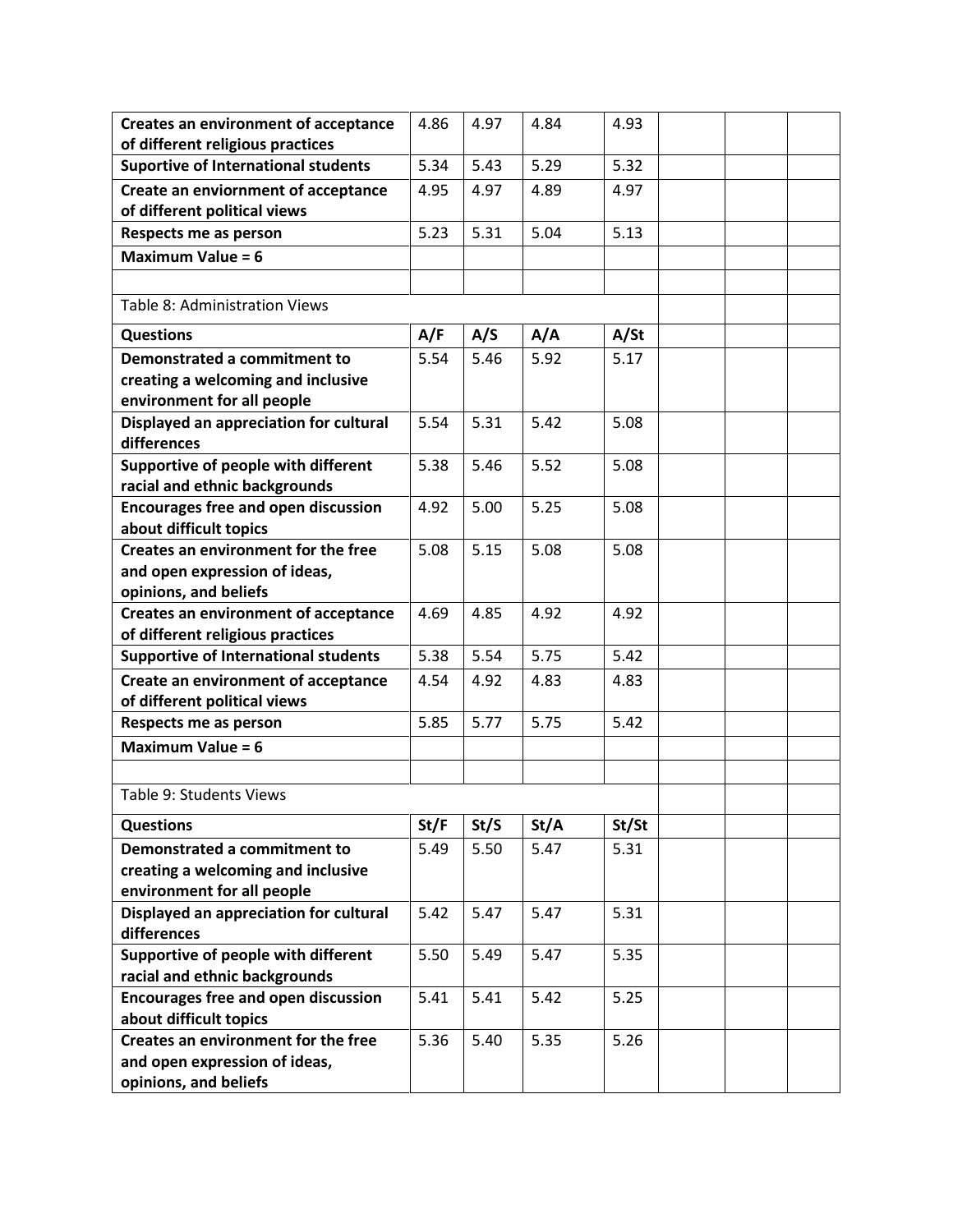| <b>Creates an environment of acceptance</b>                                                      | 5.20        | 5.30         | 5.28            | 5.23        |        |                                                   |                                                       |
|--------------------------------------------------------------------------------------------------|-------------|--------------|-----------------|-------------|--------|---------------------------------------------------|-------------------------------------------------------|
| of different religious practices<br><b>Supportive of International students</b>                  | 5.47        | 5.47         | 5.52            | 5.46        |        |                                                   |                                                       |
| Create an environment of acceptance                                                              | 5.31        | 5.37         | 5.34            | 5.25        |        |                                                   |                                                       |
| of different political views                                                                     |             |              |                 |             |        |                                                   |                                                       |
| Respects me as person                                                                            | 5.56        | 5.55         | 5.49            | 5.39        |        |                                                   |                                                       |
| <b>Maximum Value = 6</b>                                                                         |             |              |                 |             |        |                                                   |                                                       |
|                                                                                                  |             |              |                 |             |        |                                                   |                                                       |
| Table 10: Climate Survey by Division by Students Views of Faculty                                |             |              |                 |             |        | Maximum Value = $6$                               |                                                       |
|                                                                                                  |             |              |                 |             |        |                                                   |                                                       |
| <b>Questions</b>                                                                                 | <b>Busi</b> | <b>Educa</b> | <b>Natural</b>  | <b>Fine</b> | Huma   | <b>Social</b>                                     | Heal                                                  |
|                                                                                                  | ness        | tion         | <b>Sciences</b> | <b>Arts</b> | nities | &<br><b>Behav</b>                                 | th $\frac{1}{2}$<br>Spor                              |
|                                                                                                  |             |              |                 |             |        | ioral                                             | ts                                                    |
|                                                                                                  |             |              |                 |             |        | <b>Scienc</b>                                     | <b>Scie</b>                                           |
|                                                                                                  |             |              |                 |             |        | es                                                | nces                                                  |
| <b>Demonstrated a commitment to</b>                                                              | 5.44        | 5.54         | 5.50            | 5.82        | 5.38   | 5.53                                              | 5.33                                                  |
| creating a welcoming and inclusive                                                               |             |              |                 |             |        |                                                   |                                                       |
| environment for all people                                                                       |             |              |                 |             |        |                                                   |                                                       |
| Displayed an appreciation for cultural<br>differences                                            | 5.38        | 5.42         | 5.33            | 5.91        | 5.42   | 5.53                                              | 5.23                                                  |
| Supportive of people with different<br>racial and ethnic backgrounds                             | 5.47        | 5.52         | 5.50            | 5.91        | 5.42   | 5.61                                              | 5.28                                                  |
| <b>Encourages free and open discussion</b><br>about difficult topics                             | 5.35        | 5.46         | 5.22            | 5.27        | 5.54   | 5.59                                              | 5.19                                                  |
| Creates an environment for the free                                                              | 5.33        | 5.45         | 5.44            | 5.27        | 5.42   | 5.47                                              | 5.12                                                  |
| and open expression of ideas,                                                                    |             |              |                 |             |        |                                                   |                                                       |
| opinions, and beliefs                                                                            |             |              |                 |             |        |                                                   |                                                       |
| <b>Creates an environment of acceptance</b>                                                      | 5.32        | 5.20         | 5.22            | 4.91        | 5.08   | 5.37                                              | 4.93                                                  |
| of different religious practices                                                                 |             |              |                 |             |        |                                                   |                                                       |
| <b>Supportive of International students</b>                                                      | 5.43        | 5.42         | 5.56            | 6.00        | 5.42   | 5.69                                              | 5.28                                                  |
| Create an environment of acceptance                                                              | 5.26        | 5.30         | 5.17            | 5.00        | 5.46   | 5.49                                              | 5.21                                                  |
| of different political views<br>Respects me as person                                            | 5.49        | 5.57         | 5.67            | 5.91        | 5.50   | 5.67                                              | 5.37                                                  |
|                                                                                                  |             |              |                 |             |        |                                                   |                                                       |
|                                                                                                  |             |              |                 |             |        |                                                   |                                                       |
| Table 11: Climate Survey by division by Students views of Staff                                  |             |              |                 |             |        | <b>Maximum Value = 6</b>                          |                                                       |
| <b>Questions</b>                                                                                 | <b>Busi</b> | Educa        | <b>Natural</b>  | <b>Fine</b> | Huma   | <b>Social</b>                                     | Heal                                                  |
|                                                                                                  | ness        | tion         | <b>Sciences</b> | <b>Arts</b> | nities | &<br><b>Behav</b><br>ioral<br><b>Scienc</b><br>es | th $\frac{1}{2}$<br>Spor<br>ts<br><b>Scie</b><br>nces |
| Demonstrated a commitment to<br>creating a welcoming and inclusive<br>environment for all people | 5.49        | 5.46         | 5.56            | 5.73        | 5.63   | 5.63                                              | 5.35                                                  |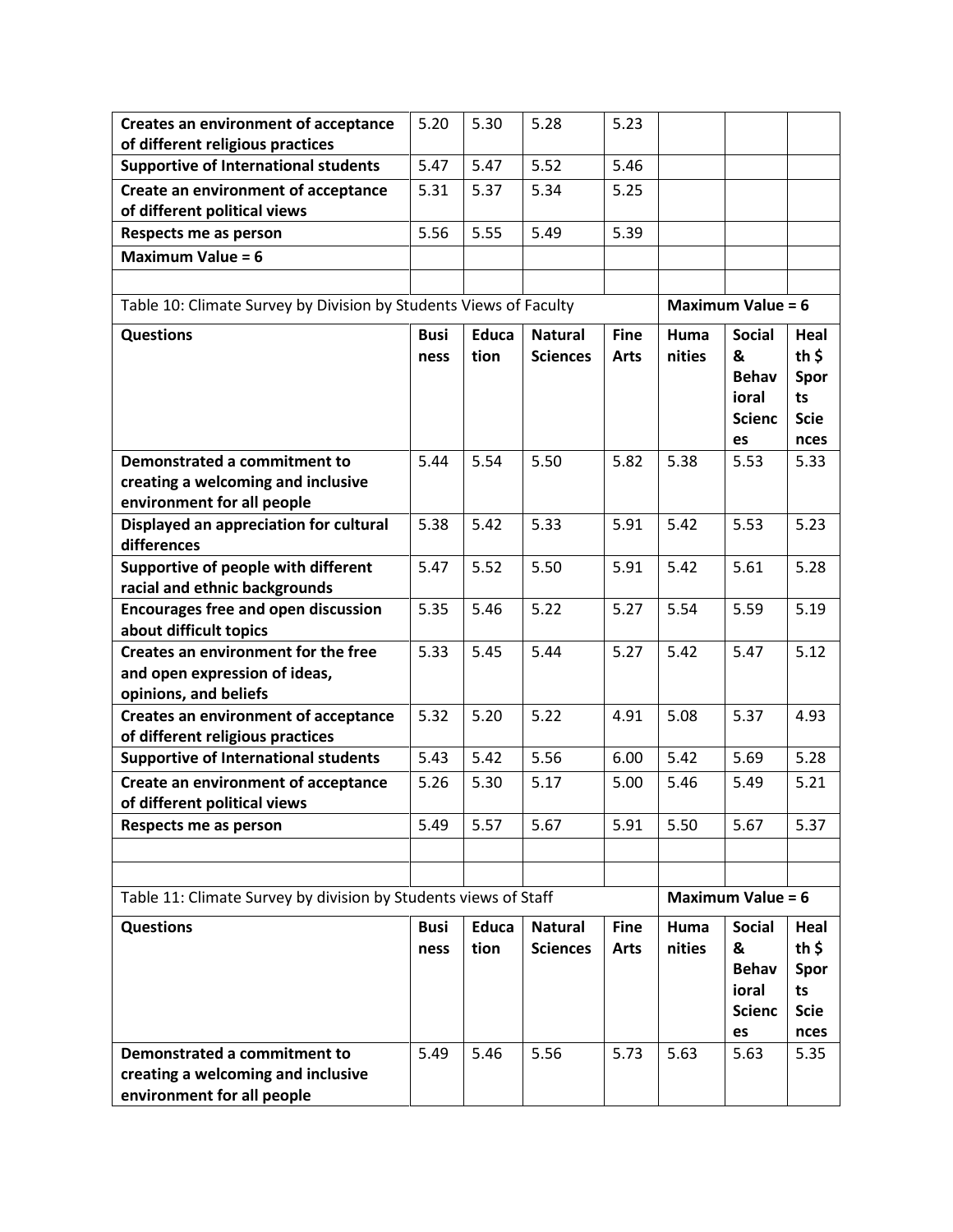| Displayed an appreciation for cultural<br>differences                    | 5.43        | 5.49         | 5.50            | 5.73        | 5.50   | 5.59          | 5.26              |  |  |  |  |
|--------------------------------------------------------------------------|-------------|--------------|-----------------|-------------|--------|---------------|-------------------|--|--|--|--|
| Supportive of people with different                                      | 5.46        | 5.49         | 5.56            | 5.73        | 5.58   | 5.65          | 5.21              |  |  |  |  |
| racial and ethnic backgrounds                                            |             |              |                 |             |        |               |                   |  |  |  |  |
| <b>Encourages free and open discussion</b>                               | 5.37        | 5.43         | 5.28            | 5.27        | 5.58   | 5.63          | 5.16              |  |  |  |  |
| about difficult topics                                                   |             |              |                 |             |        |               |                   |  |  |  |  |
| Creates an environment for the free                                      | 5.35        | 5.41         | 5.50            | 5.36        | 5.63   | 5.55          | 5.12              |  |  |  |  |
| and open expression of ideas,                                            |             |              |                 |             |        |               |                   |  |  |  |  |
| opinions, and beliefs                                                    |             |              |                 |             |        |               |                   |  |  |  |  |
| <b>Creates an environment of acceptance</b>                              | 5.37        | 5.30         | 5.33            | 5.27        | 5.33   | 5.49          | 4.95              |  |  |  |  |
| of different religious practices                                         |             |              |                 |             |        |               |                   |  |  |  |  |
| <b>Supportive of International students</b>                              | 5.49        | 5.44         | 5.50            | 5.82        | 5.42   | 5.59          | 5.30              |  |  |  |  |
| Create an environment of acceptance                                      | 5.38        | 5.38         | 5.28            | 5.18        | 5.50   | 5.55          | 5.12              |  |  |  |  |
| of different political views                                             |             |              |                 |             |        |               |                   |  |  |  |  |
| Respects me as person                                                    | 5.51        | 5.57         | 5.61            | 5.82        | 5.63   | 5.61          | 5.37              |  |  |  |  |
|                                                                          |             |              |                 |             |        |               |                   |  |  |  |  |
|                                                                          |             |              |                 |             |        |               |                   |  |  |  |  |
|                                                                          |             |              |                 |             |        |               |                   |  |  |  |  |
| Table 12: Climate Survey by division by students views of administration |             |              |                 |             |        |               | Maximum Value = 6 |  |  |  |  |
| <b>Questions</b>                                                         | <b>Busi</b> | <b>Educa</b> | <b>Natural</b>  | <b>Fine</b> | Huma   | <b>Social</b> | Heal              |  |  |  |  |
|                                                                          | ness        | tion         | <b>Sciences</b> | <b>Arts</b> | nities | &             | th $\frac{1}{2}$  |  |  |  |  |
|                                                                          |             |              |                 |             |        | <b>Behav</b>  | Spor              |  |  |  |  |
|                                                                          |             |              |                 |             |        |               |                   |  |  |  |  |
|                                                                          |             |              |                 |             |        | ioral         | ts                |  |  |  |  |
|                                                                          |             |              |                 |             |        | <b>Scienc</b> | <b>Scie</b>       |  |  |  |  |
|                                                                          |             |              |                 |             |        | es            | nces              |  |  |  |  |
| Demonstrated a commitment to                                             | 5.36        | 5.45         | 5.39            | 5.73        | 5.63   | 5.69          | 5.28              |  |  |  |  |
| creating a welcoming and inclusive                                       |             |              |                 |             |        |               |                   |  |  |  |  |
| environment for all people                                               |             |              |                 |             |        |               |                   |  |  |  |  |
| Displayed an appreciation for cultural                                   | 5.33        | 5.43         | 5.33            | 5.73        | 5.75   | 5.71          | 5.36              |  |  |  |  |
| differences                                                              |             |              |                 |             |        |               |                   |  |  |  |  |
| Supportive of people with different                                      | 5.40        | 5.41         | 5.39            | 5.82        | 5.67   | 5.67          | 5.33              |  |  |  |  |
| racial and ethnic backgrounds                                            |             |              |                 |             |        |               |                   |  |  |  |  |
| <b>Encourages free and open discussion</b>                               | 5.45        | 5.39         | 5.28            | 5.18        | 5.58   | 5.67          | 5.15              |  |  |  |  |
| about difficult topics<br>Creates an environment for the free            |             | 5.36         | 5.28            | 5.45        | 5.46   | 5.67          | 5.08              |  |  |  |  |
| and open expression of ideas,                                            | 5.22        |              |                 |             |        |               |                   |  |  |  |  |
| opinions, and beliefs                                                    |             |              |                 |             |        |               |                   |  |  |  |  |
| <b>Creates an environment of acceptance</b>                              | 5.22        | 5.28         | 5.22            | 5.36        | 5.50   | 5.49          | 4.97              |  |  |  |  |
| of different religious practices                                         |             |              |                 |             |        |               |                   |  |  |  |  |
| <b>Supportive of International students</b>                              | 5.40        | 5.48         | 5.28            | 5.82        | 5.71   | 5.76          | 5.44              |  |  |  |  |
| Create an environment of acceptance                                      | 5.28        | 5.34         | 5.11            | 5.36        | 5.54   | 5.59          | 5.13              |  |  |  |  |
| of different political views                                             |             |              |                 |             |        |               |                   |  |  |  |  |
| Respects me as person                                                    | 5.43        | 5.47         | 5.28            | 5.82        | 5.67   | 5.69          | 5.33              |  |  |  |  |
|                                                                          |             |              |                 |             |        |               |                   |  |  |  |  |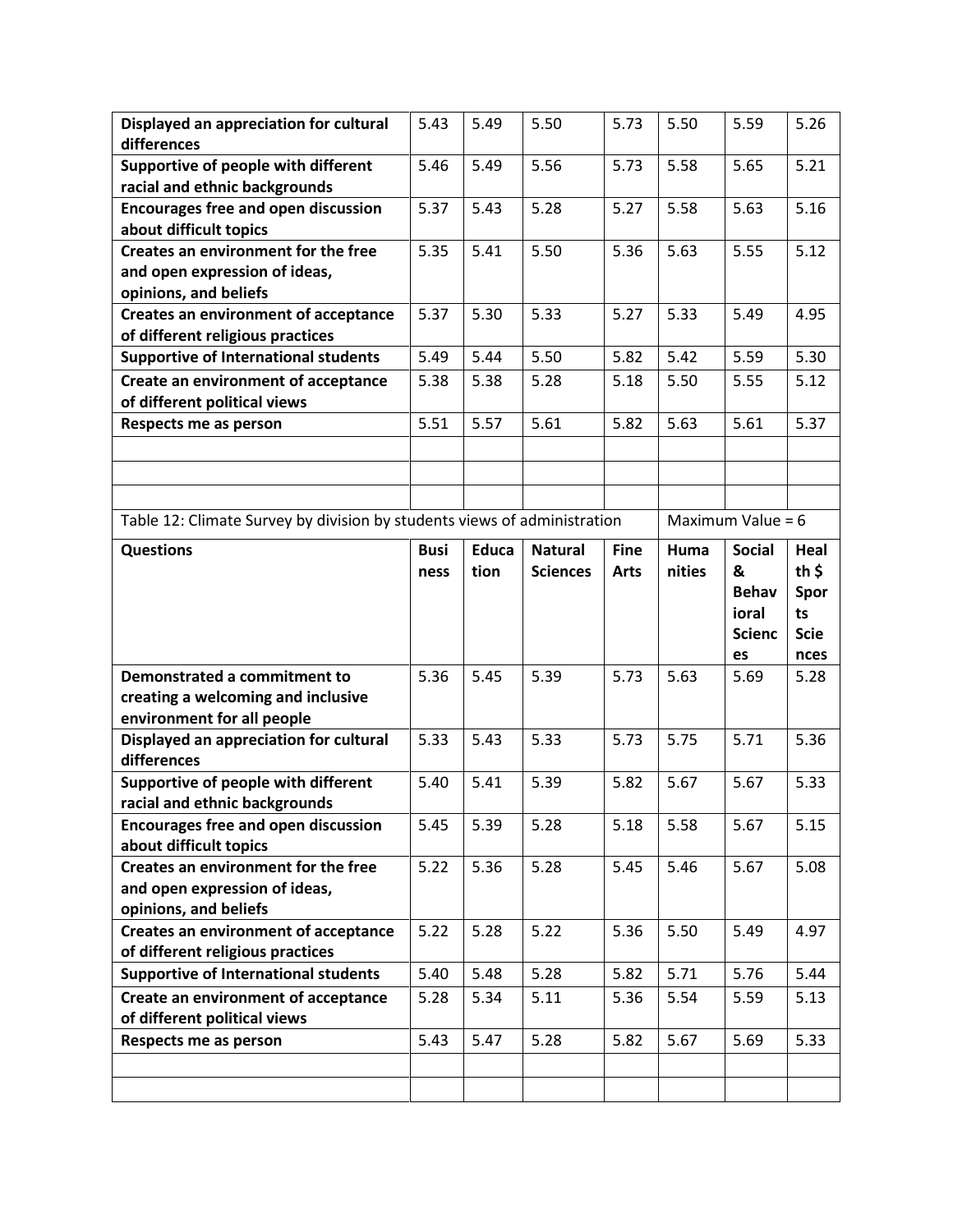| Table 13: Climate Survey by division by students views of students                                               |                     |                      |                                   |                            |                | <b>Maximum Value = 6</b>                                           |                                                               |  |
|------------------------------------------------------------------------------------------------------------------|---------------------|----------------------|-----------------------------------|----------------------------|----------------|--------------------------------------------------------------------|---------------------------------------------------------------|--|
| <b>Questions</b>                                                                                                 | <b>Busi</b><br>ness | <b>Educa</b><br>tion | <b>Natural</b><br><b>Sciences</b> | <b>Fine</b><br><b>Arts</b> | Huma<br>nities | <b>Social</b><br>&<br><b>Behav</b><br>ioral<br><b>Scienc</b><br>es | Heal<br>th $\frac{1}{2}$<br>Spor<br>ts<br><b>Scie</b><br>nces |  |
| Demonstrated a commitment to<br>creating a welcoming and inclusive<br>environment for all people                 | 5.25                | 5.34                 | 5.44                              | 5.82                       | 5.21           | 5.37                                                               | 5.10                                                          |  |
| Displayed an appreciation for cultural<br>differences                                                            | 5.31                | 5.30                 | 5.28                              | 5.73                       | 5.33           | 5.39                                                               | 5.08                                                          |  |
| Supportive of people with different<br>racial and ethnic backgrounds                                             | 5.39                | 5.36                 | 5.28                              | 5.64                       | 5.33           | 5.43                                                               | 5.08                                                          |  |
| <b>Encourages free and open discussion</b><br>about difficult topics                                             | 5.27                | 5.27                 | 4.94                              | 5.55                       | 5.17           | 5.31                                                               | 5.15                                                          |  |
| Creates an environment for the free<br>and open expression of ideas,<br>opinions, and beliefs                    | 5.28                | 5.27                 | 5.17                              | 5.64                       | 5.21           | 5.29                                                               | 5.08                                                          |  |
| <b>Creates an environment of acceptance</b><br>of different religious practices                                  | 5.21                | 5.31                 | 5.22                              | 5.91                       | 5.00           | 5.31                                                               | 4.87                                                          |  |
| <b>Supportive of International students</b>                                                                      | 5.49                | 5.45                 | 5.56                              | 5.82                       | 5.42           | 5.45                                                               | 5.33                                                          |  |
| <b>Create an environment of acceptance</b><br>of different political views                                       | 5.21                | 5.28                 | 5.22                              | 5.82                       | 5.25           | 5.25                                                               | 5.03                                                          |  |
| Respects me as person                                                                                            | 5.43                | 5.45                 | 5.50                              | 5.73                       | 5.25           | 5.35                                                               | 5.10                                                          |  |
|                                                                                                                  |                     |                      |                                   |                            |                |                                                                    |                                                               |  |
|                                                                                                                  |                     |                      |                                   |                            |                |                                                                    |                                                               |  |
|                                                                                                                  |                     |                      |                                   |                            |                |                                                                    |                                                               |  |
|                                                                                                                  |                     |                      |                                   |                            |                |                                                                    |                                                               |  |
| Table 14: Climate Survey Data for Final 7 Questions by Division                                                  |                     |                      |                                   |                            |                | <b>Maximum Value = 6</b>                                           |                                                               |  |
| <b>Questions</b>                                                                                                 | <b>Busi</b><br>ness | <b>Educa</b><br>tion | <b>Natural</b><br><b>Sciences</b> | <b>Fine</b><br><b>Arts</b> | Huma<br>nities | <b>Social</b><br>&<br><b>Behav</b><br>ioral<br><b>Scienc</b><br>es | Heal<br>th \$<br>Spor<br>ts<br><b>Scie</b><br>nces            |  |
| I feel included as a member of the<br><b>Missouri Baptist Community</b>                                          | 4.98                | 5.14                 | 5.61                              | 5.73                       | 4.96           | 5.25                                                               | 5.16                                                          |  |
| I enjoy having discussions with people<br>whose ideas and values are different<br>from my own                    | 5.48                | 5.48                 | 5.22                              | 5.91                       | 5.46           | 5.59                                                               | 5.21                                                          |  |
| Talking with people who have values<br>different from mine helps me<br>understand myself and my values<br>better | 5.58                | 5.65                 | 5.67                              | 5.73                       | 5.67           | 5.63                                                               | 5.26                                                          |  |